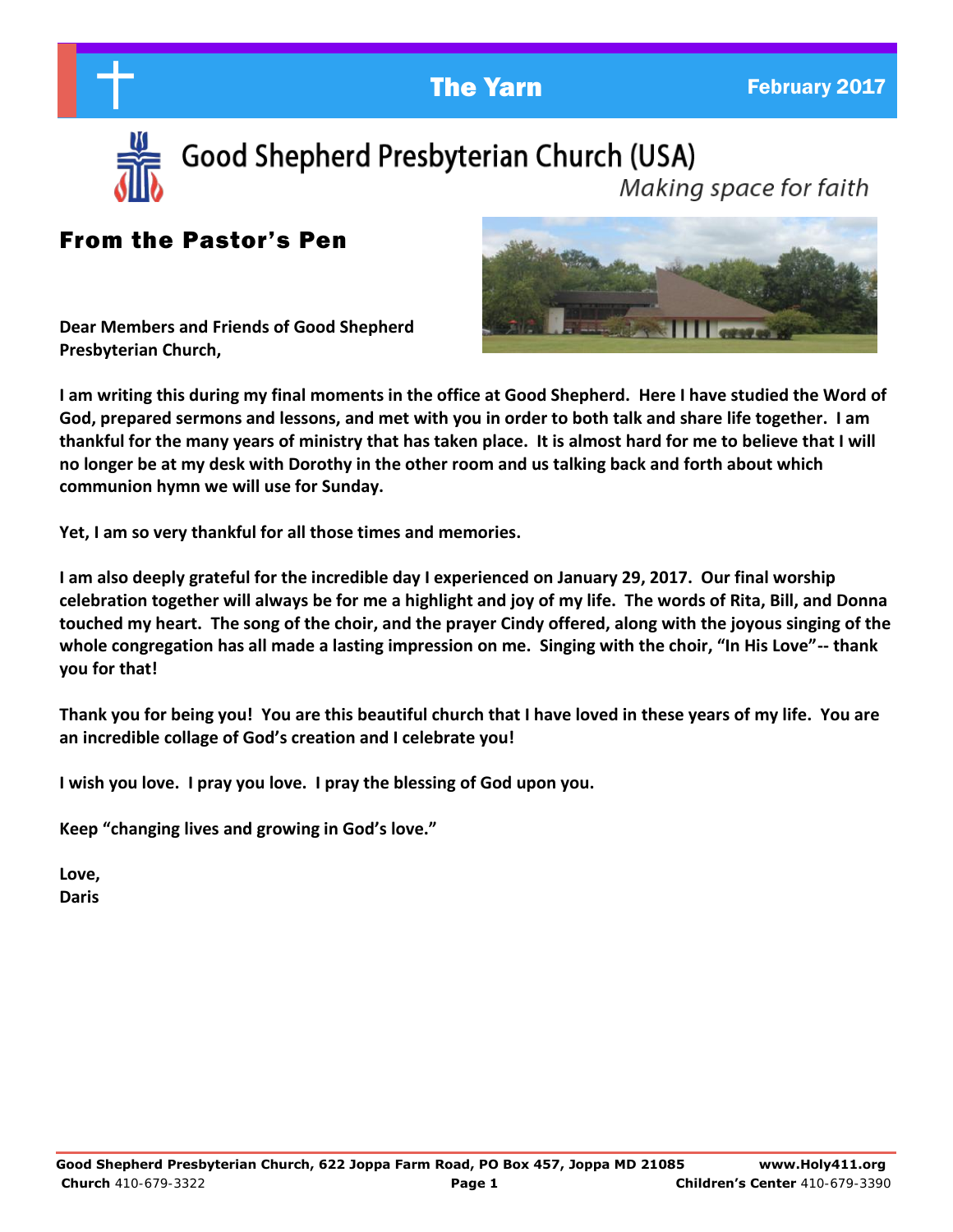The Deacons had a successful planning meeting in January. We plan to have some new, fun church family and community events in 2017. The details are being worked out and more information will follow.

To begin our new year we will continue with an old favorite, and that is movie night. Please mark your calendar to join us on **February 12th**. We will begin the night with a **potluck dinner at 6 pm.** Our movie is **God's Not Dead.** The movie is a Drama/ Comedy where a college freshman and devout Christian is challenged by his Philosophy Professor to prove God's existence.

Join us, bring a neighbor, a relative. It is most important we come together as a strong church family. See you there!

# Deacons Shepherd's Kids



# Women's Association **Pillowcase Dresses**

### **2017 Activity Dates:**

The Women's groups have many activities planned for the New Year! Please plan to join us for our Bible Studies and for our "Hummingbird" missions.

### **Thursday, February 9 10:00 AM**

Circle Bible Study Lesson 6 – According to Hebrews

### **Pillowcase Dresses Project : Joan Pugh, Ellyn Hooper, Mary Kaye Kent**

In February and March we will begin making our pillowcase dresses. Pillowcases, trims, and bindings are needed for this project. Please begin bringing in those supplies now so that we can supplement as needed.

### **Dates for making dresses:**

Thursday February 23 Thursday March 2 Thursday March 23



The GSPC Women are getting ready to embark on their Pillowcase Dress Ministry. This will be their  $6<sup>th</sup>$  year of transforming everyday pillowcases into adorable dresses for young girls living in developing areas of the world. They have constructed and donated approximately 350 dresses. Ellyn Hooper has donated at least 240 of these dresses. They've gone to Haiti, Zambia, and the Pine Ridge Reservation in South Dakota. This year they will be taken by the mission group of Towson Presbyterian Church to Honduras – April  $9^{th}$ .

### **HOW CAN YOU BE A PART OF THIS MINISTRY**

**Donate pillowcases** – They don't have to be new. Should be cotton blend. Can be plain or have colorful designs. Can be found in thrift stores, Walmart, or in the back of your linen closet.

**Ask your friends** to ask their friends for pillowcases or a financial donation.

**Donate coupons** for JoAnn Fabrics, Michaels **Join the women** for fellowship in a simple project no sewing skill required.

### **Volunteer to sew.**

**PROJECT DATES**: Feb. 23, March 2, March 16 - 10:00 - Upper Room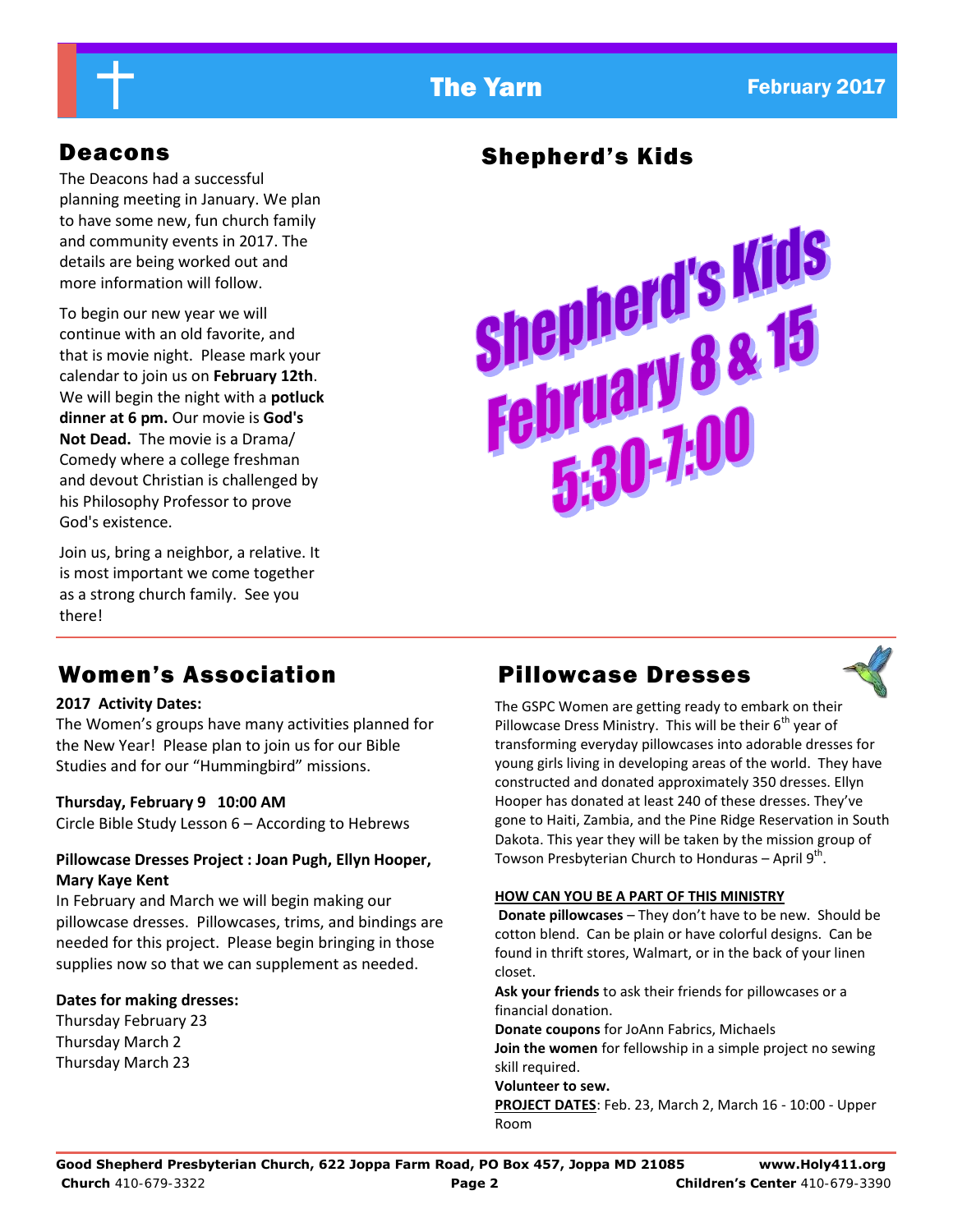

# The Sharing Table

Feb 11 is our first date to serve the guests at The Sharing Table, Prince of Peace Catholic Church, 2006 Willoughby Beach Road, Edgewood.

We need your participation to make this ministry a success. A few of our regular participants will not be available this time; so we really need others to volunteer their time and talents to ensure the success of our service.

Should you be willing to bake a casserole, the pans and recipe are located behind the door in the Church Office. The recipe is enough to fill two pans. If you do not care to bake, but would be willing to assist in serving the meal, you need to know the following:

- 1. Sign up sheet bulletin board by office
- 2. The time to arrive at Prince of Peace (use the entrance on the backside of the church) 10 am

# Women's Bible Study **Sharing Table-Ladies**

**Thursday, February 9, 2017 10:00 – 11:30 Upper Room**  *Who is Jesus? – What a Difference a Lens Makes*  **BIBLE STUDY-LESSON 5 –** *Who is Jesus according to Hebrews*  **READ THE FOLLOWING:** Book of Hebrews 1-6; 12-13 **KEY SCRIPTURE:** HEBREWS 12:1-2

**KEY IDEA:** The Book of Hebrews encourages believers to hold fast to their faith in times of adversity, to remain firm in their commitment to Jesus who has run this race before us and now reigns in glory with God.

**LENS:** We are called to be strong in the faith and through this lens, we are able to see the person and work of Jesus, the one who makes that faith possible.

### **PRAYER LEADER:** Ellie

**WE WILL BE GOING OUT FOR LUNCH-DUNKIN' DONUTS**

# Ushers / Tellers **Prayer List**

| <b>Ushers:</b> |                              | <b>Tellers:</b> |
|----------------|------------------------------|-----------------|
| Feb. 5         | Petnic, Workman              | Lawson, Terry   |
|                | Feb. 12 Tich, McKemy, Morgan | Starke, Webster |
| Feb 19         | Douglas, Webster, Starke     | Tich, Pfoutz    |
|                | Feb. 26 Maas, Wronowski      | Kent, PreVatte  |



- 4. Meal served 11:30-1:00P.M.
- 5. After serving the meal, we must then clean the dining hall and kitchen.

If you feel you would not be able to stay the entire time, but could assist with the cleaning at the end of the day, you should indicate that and your arrival time would be 12:30 p.m.

Remember, the Women of the Church are collecting gently used clothing; shoes, belts, etc. to distribute to our guests who can use them. Bring your items to the Church on Sunday, Feb 5, or bring them with you to Prince of Peace on Feb 11. We hope you can join us for this special event.

### **Donations for the February Sharing Table**

Other than the Valentine Bags that we are filling for the Sharing Table participants, we would also like to donate new or gently used clothing such as coats, scarves, winter hats, and gloves. These items will be taken to Sharing Table on Saturday February 11 when it is our turn to serve.

### **These items can be brought in starting January 29 through February 5.**

We need the whole church to help us in this project!

### **THANK YOU!!!!!**



Philip Pugh, Wayne Weich, Lesley & Mike Pinkosz, Diana Ciccotelli, Rodger & Vyona Bultena, Ed Matthai, Mike McKemy, Ron Bartlett, Darlene Burton, Lynda Bates, Nick Jackson, Suzy Phillips, Joshua Pinkosz, Barb & Jack Baerwald, Jack Sullivan, Valerie, Leighton, June Gnagy, Nick Jackson, Allen Estep, Sherry & Howie Dunn, Susan Luu, Corey Costley, Jenson Carter, Sally Butler

### **gsprayers@juno.com**